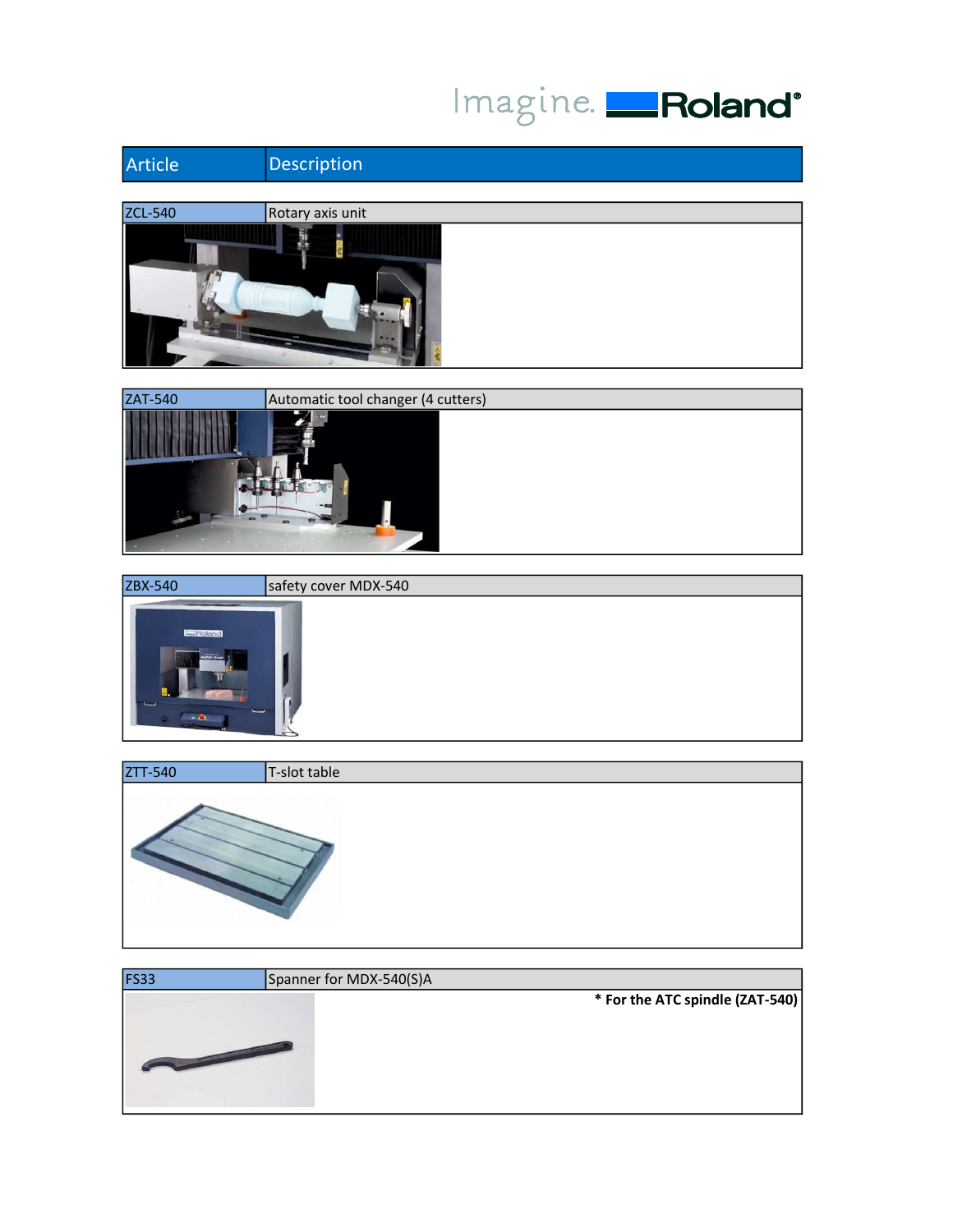| <b>SRPP-PRO</b>                 | SRP Player Pro Advanced CAM software                                                  |
|---------------------------------|---------------------------------------------------------------------------------------|
| Roland                          |                                                                                       |
|                                 |                                                                                       |
|                                 |                                                                                       |
| <b>PlayerPro</b>                |                                                                                       |
| SRP Player Pro1.05 Revision F35 |                                                                                       |
|                                 | Copyright © 2008-2011 Roland DG Corporation<br>Copyright © 2008-2011 C&G SYSTEMS INC. |

| EY16-3  | Collet for standard spindle (diameter 3 - 2,5 mm) |  |
|---------|---------------------------------------------------|--|
| EY16-4  | Collet for standard spindle (diameter 4 - 3,5 mm) |  |
| EY16-5  | Collet for standard spindle (diameter 5 - 4 mm)   |  |
| EY16-6  | Collet for standard spindle (diameter 6 - 5 mm)   |  |
| EY16-8  | Collet for standard spindle (diameter 8 - 7 mm)   |  |
| EY16-10 | Collet for standard spindle (diameter 10 - 9 mm)  |  |



\* For the standard spindle



| <b>YCC10-3</b>  | Collet for ATC spindle (diameter 3 - 2,5 mm) |  |
|-----------------|----------------------------------------------|--|
| <b>YCC10-4</b>  | Collet for ATC spindle (diameter 4 - 3,5 mm) |  |
| <b>YCC10-5</b>  | Collet for ATC spindle (diameter 5 - 4,5 mm) |  |
| <b>YCC10-6</b>  | Collet for ATC spindle (diameter 6 - 5 mm)   |  |
| <b>YCC10-8</b>  | Collet for ATC spindle (diameter 8 - 7 mm)   |  |
| <b>YCC10-10</b> | Collet for ATC spindle (diameter 10 - 9 mm)  |  |



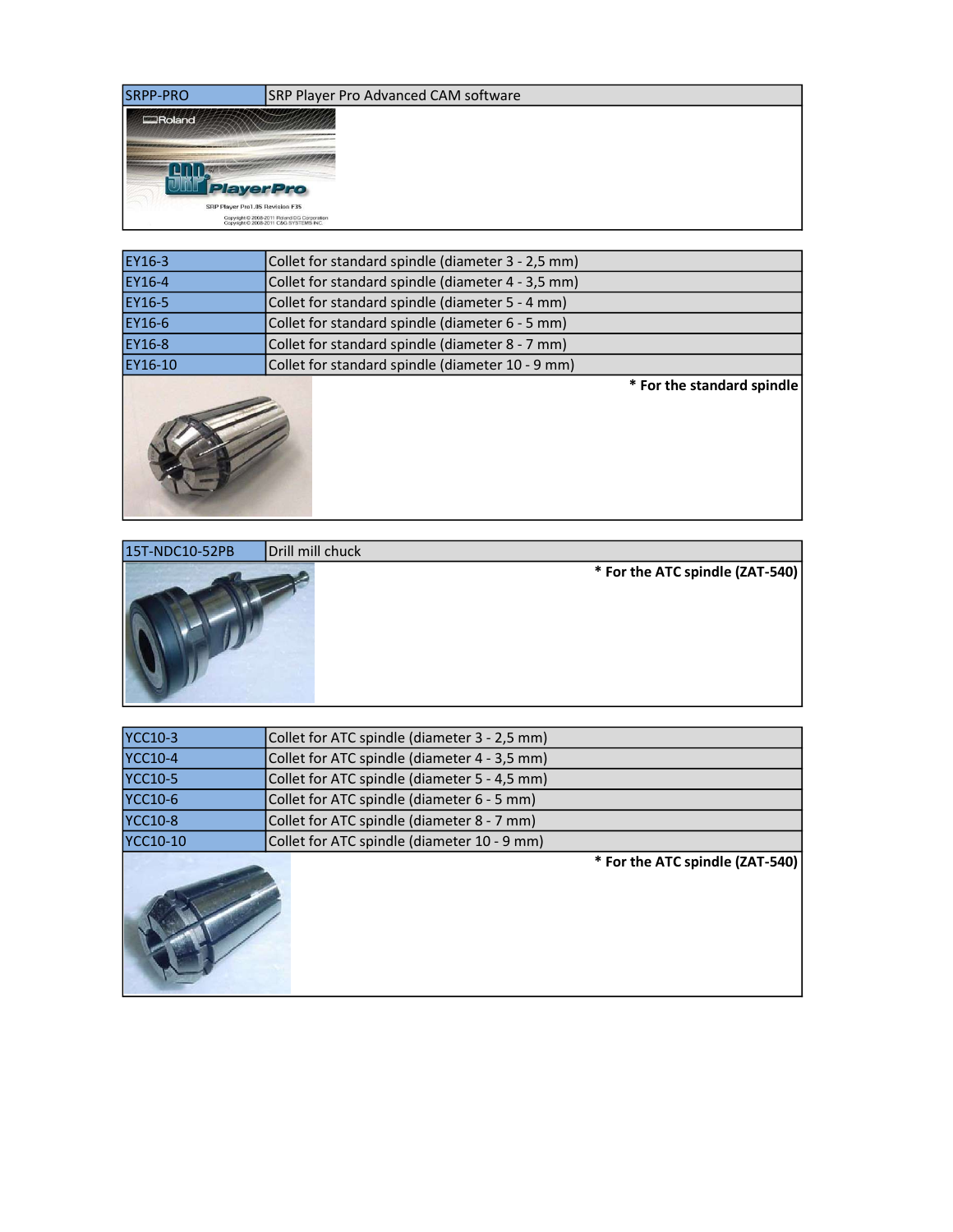| YTC15 | Tool clamp | (only usefull for the ZAT-540) |
|-------|------------|--------------------------------|
|       |            |                                |
|       |            |                                |

| D0844A8200 | Dust Pro Universal - MDX540      |  |
|------------|----------------------------------|--|
| A1020152   | Connection kit MDX-540           |  |
| A1030170   | Replacement filter bag - MDX540  |  |
| A1030161   | Replacement HEPA filter - MDX540 |  |
| $-440$     |                                  |  |



| Conical engraving tools (for synthetic material) |                  |                               |  |
|--------------------------------------------------|------------------|-------------------------------|--|
|                                                  | lArticle code    | Description                   |  |
|                                                  | IZEC-A2013       | $\phi$ 3,175 x 114 L x 0,13 W |  |
|                                                  | <b>ZEC-A2025</b> | $\phi$ 3,175 x 114 L x 0,25 W |  |
|                                                  | IZEC-A2051       | $\phi$ 3,175 x 114 L x 0,51 W |  |
|                                                  | IZEC-A2076       | $\phi$ 3,175 x 114 L x 0,76 W |  |
|                                                  | ZEC-A4013        | $\phi$ 4,36 x 165 L x 0,13 W  |  |
|                                                  | ZEC-A4025        | $\phi$ 4,36 x 165 L x 0,25 W  |  |
|                                                  | IZEC-A4051       | $\phi$ 4,36 x 165 L x 0,51 W  |  |
|                                                  | ZEC-A4076        | $\phi$ 4,36 x 165 L x 0,76 W  |  |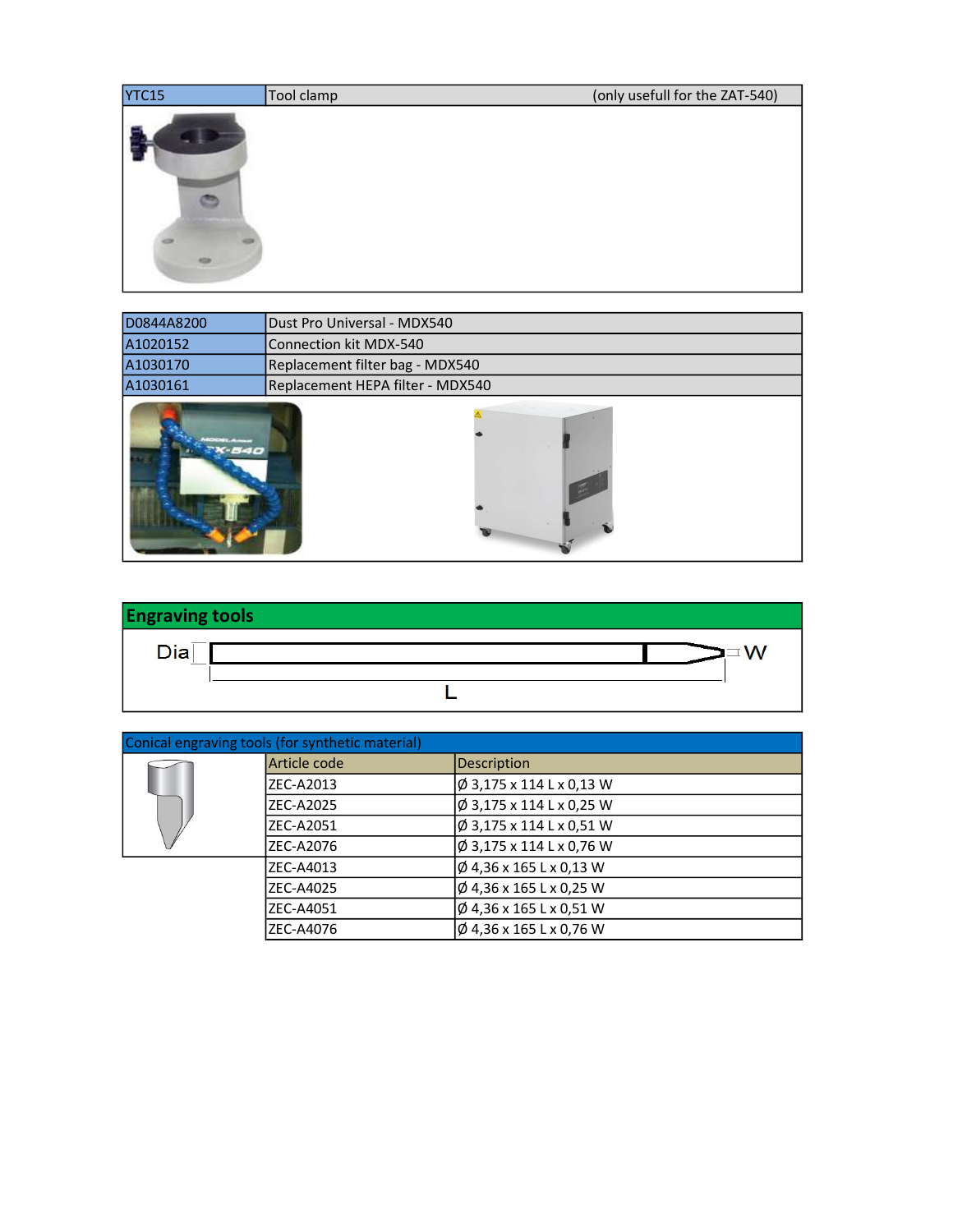| Conical engraving tools (for light metals like brass & Aluminium) |               |                               |  |
|-------------------------------------------------------------------|---------------|-------------------------------|--|
|                                                                   | Article code  | Description                   |  |
|                                                                   | IZEC-A2013BAL | $\phi$ 3,175 x 114 L x 0,13 W |  |
|                                                                   | IZEC-A2025BAL | $\phi$ 3,175 x 114 L x 0,25 W |  |
|                                                                   | IZEC-A4013BAL | Ø 4,36 x 165 L x 0,13 W       |  |
|                                                                   | IZEC-A4025BAL | Ø 4,36 x 165 L x 0,25 W       |  |

| Flat engraving tools (for synthetic materials) |              |                              |  |
|------------------------------------------------|--------------|------------------------------|--|
|                                                | Article code | <b>Description</b>           |  |
|                                                | ZEC-A2150    | Ø 3,175 x 114 L x 1,52 W     |  |
|                                                | ZEC-A2190    | Ø 3,175 x 114 L x 1,91 W     |  |
|                                                | ZEC-A2230    | Ø 3,175 x 114 L x 2,29 W     |  |
|                                                | ZEC-A2320    | Ø 3,175 x 114 L x 3,175 W    |  |
|                                                | ZEC-A4150    | Ø 4,36 x 165 L x 1,52 W      |  |
|                                                | ZEC-A4190    | Ø 4,36 x 165 L x 1,91 W      |  |
|                                                | ZEC-A4230    | $\phi$ 4,36 x 165 L x 2,29 W |  |
|                                                | ZEC-A4320    | Ø 4,36 x 165 L x 3,175 W     |  |
|                                                | ZEC-A4380    | Ø 4,36 x 165 L x 3,81 W      |  |
|                                                | ZEC-A4430    | Ø 4,36 x 165 L x 4,34 W      |  |

| Quarter-round engraving tools (for synthetic materials) |                      |                                |  |
|---------------------------------------------------------|----------------------|--------------------------------|--|
|                                                         | Article code         | Description                    |  |
|                                                         | <b>IZEC-A2013-QR</b> | $ \phi$ 3,175 x 114 L x 0,13 W |  |
|                                                         | <b>IZEC-A2025-QR</b> | $\phi$ 3,175 x 114 L x 0,25 W  |  |
|                                                         | <b>IZEC-A4013-QR</b> | Ø 4,36 x 165 L x 0,13 W        |  |
|                                                         | IZEC-A4025-QR        | Ø 4,36 x 165 L x 0,25 W        |  |

|  | Diamond scraper (non-rotating spindle) |                                                 |
|--|----------------------------------------|-------------------------------------------------|
|  | Article code                           | Description                                     |
|  | IZDC-A2000                             | $\varphi$ 3,175 x 110 L x 120° hoek (standaard) |
|  | ZDC-A2000-90                           | $\phi$ 3,175 x 110 L x 90° hoek                 |
|  | ZDC-A4000                              | $\phi$ 4,36 x 178 L x 120° hoek                 |
|  |                                        |                                                 |

| Diamond scraper (rotating spindle) |              |                              |
|------------------------------------|--------------|------------------------------|
|                                    | Article code | Description                  |
|                                    | IZDC-A2000R  | $\phi$ 3,175 x 127 L x 0,5 W |
|                                    |              |                              |

| Spiral flute engraving tools (for synthetic materials and metals) |              |                            |
|-------------------------------------------------------------------|--------------|----------------------------|
|                                                                   | Article code | Description                |
|                                                                   | IZEC-CS1SF   | $ \phi 3,175 \times 110$ L |
|                                                                   |              |                            |
|                                                                   |              |                            |
|                                                                   |              |                            |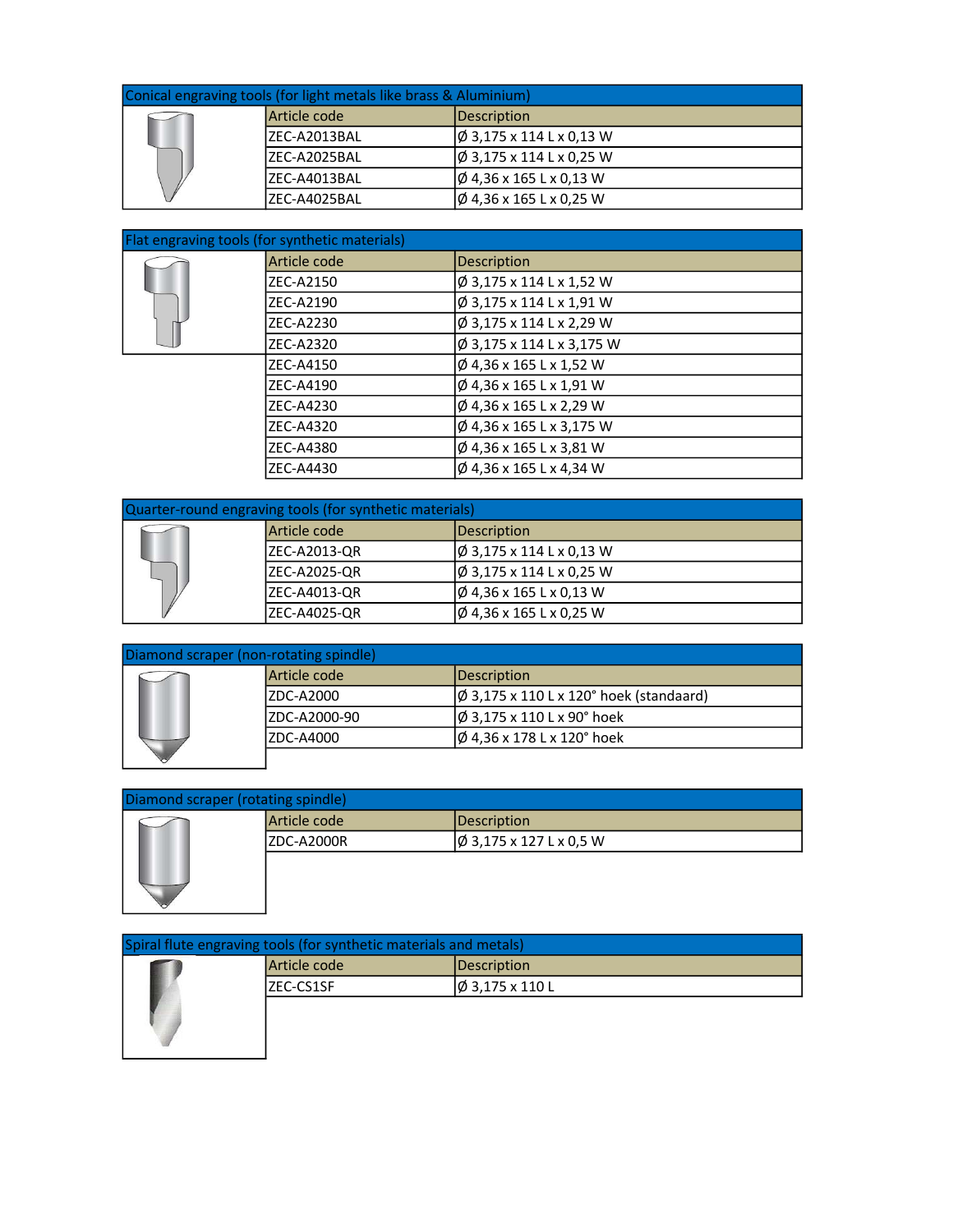## Milling tools

| <b>Square end milling tools</b> |                                                              |
|---------------------------------|--------------------------------------------------------------|
| dia                             | d<br>$\boldsymbol{\varrho}$                                  |
| <b>ZHS-100</b>                  | High speed steel: $\emptyset$ 1 x 3(I) x 6(d) x 50(L) x 2NT  |
| <b>ZHS-200</b>                  | High speed steel: $\emptyset$ 2 x 6(I) x 6(d) x 50(L) x 2NT  |
| ZHS-300                         | High speed steel: $\emptyset$ 3 x 10(I) x 6(d) x 50(L) x 2NT |
| <b>ZHS-400</b>                  | High speed steel: $\emptyset$ 4 x 8(I) x 6(d) x 60(L) x 2NT  |
| ZHS-500                         | High speed steel: $\emptyset$ 5 x 10(I) x 6(d) x 60(L) x 2NT |
| ZHS-600                         | High speed steel: $\emptyset$ 6 x 15(I) x 6(d) x 55(L) x 2NT |
| ZHS-800                         | High speed steel: $\emptyset$ 8 x 15(I) x 8(d) x 55(L) x 2NT |
| ZHS-1000                        | High speed steel: Ø10 x 15(I) x 10(d) x 60(L) x 2NT          |
| ZUS-500 *                       | Cemented Carbide: $\emptyset$ 5 x 25(I) x 6(d) x 60(L) x 2NT |

\*Until end of stock

| PT06-10 | $(0,6(D) \times 10(I) \times 50(L) \times 4(d) \times 2NT)$ |
|---------|-------------------------------------------------------------|
| PT1-20  | $(1,0(D) \times 20(I) \times 50(L) \times 4(d) \times 2NT)$ |
| PT2-20  | $(2,0(D) \times 20(I) \times 50(L) \times 4(d) \times 2NT)$ |



\*Until end of stock